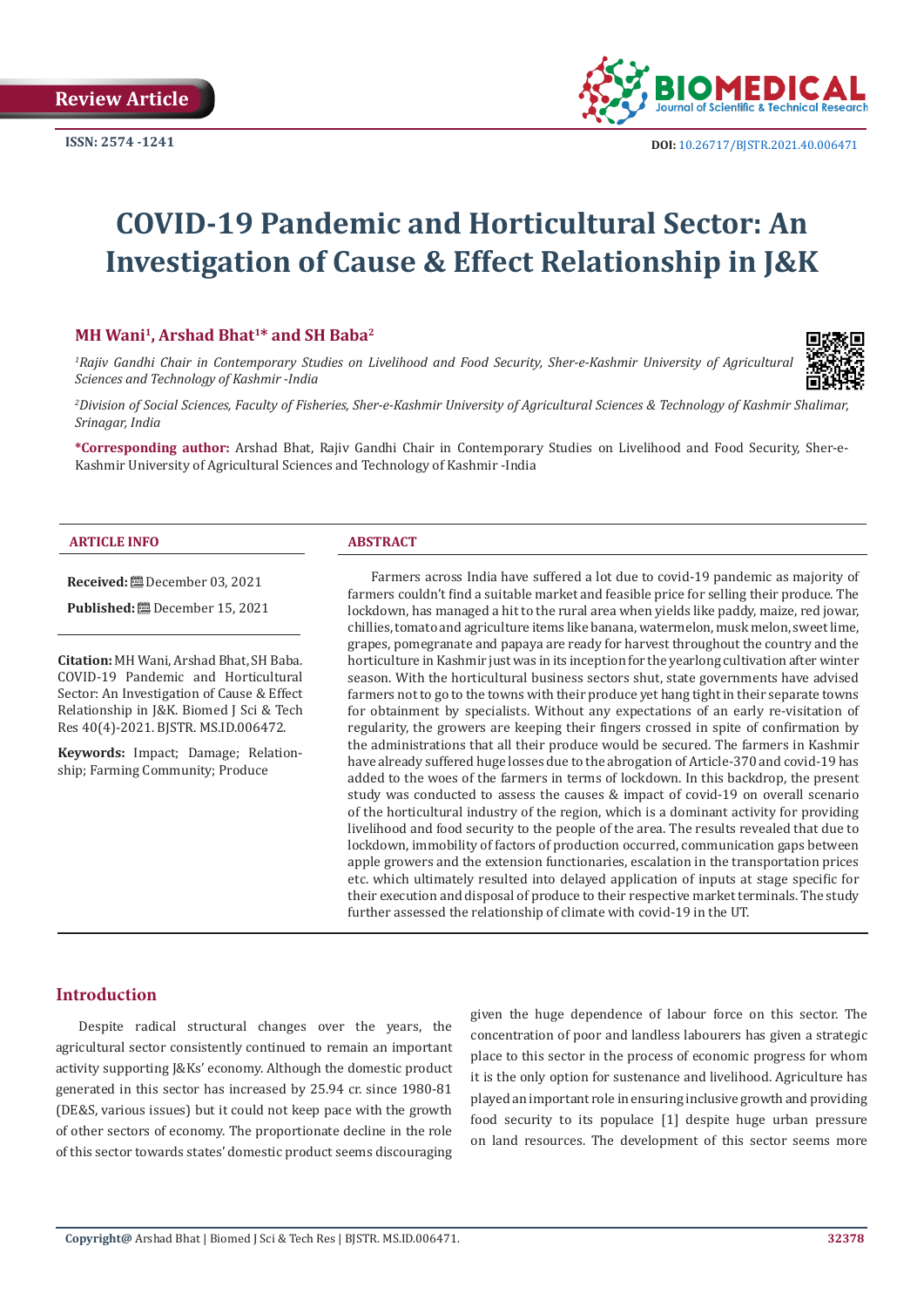relevant in spite of shrinking land resources, depletion of water resources, climate change, costlier farm-inputs and instability in global markets. To overcome these issues, quality research and skill development would be required to develop technologies that are relevant to the region and could be put in use to achieve rational resource use efficiency. But it will require strengthening of infrastructure which could intern result in and better governance/ management to make delivery of services better.

#### **Switching over to Horticulture**

The agro-climatic diversity of the union territory of Jammu and Kashmir favors diversification towards horticultural crops. The capacities of the territory are being increasingly shifted towards the production of horticultural crops as driven by market demands and in turn profitability. The reason for this switchover may be attributed to the less remunerative production of field crops like rice and maize. Horticulture crops occupy an area of 3.31 lakh hectares (2018-19) in J&K, of which a whopping1.64 lakh hectares is under apple cultivation [2]. 20 and 24 lakh metric tons annually of fresh and dry fruits, respectively of which apple alone constitutes 80 per cent. Horticultural sector is the largest employment provider in the region engaging over 23 lakh people, depending directly or indirectly on this sector [3]. Kashmir has rightly been described as the land of fruits, producing 24.15 lakh mt of fruits from 332 lakh ha of land. Its land, environment and salubrious climate provides greater facilities for rapid growth of horticulture industry. The fruit production is highly capital and labour intensive activity, thus become the most dominant factor for changing the social and economic status of rural Kashmir.

The vibrant fruit sector of Kashmir holds key to the economic growth as well as sustenance by containing the widespread unemployment in the union territory. The fruit sector has strong backward and forward linkages which involve such activities that have significant multiplier effects. From the input market to the final destination of produce, this sector has a long supply/ value chain. The market functionaries and various marketing logistics/infrastructures including cold storages, market yards, loading, weighing facilities involved in long supply/value chain constitute the basics of an efficient supply chain management. Any permanent or temporary changes that disrupt its supply/value chain to any extent have long lasting multiple negative implications on the performance of the fruit economy. In accordance with this the political disturbances, climate change, price fluctuations, availability of labour or inputs, etc. may have undesirable effects on the desired performance of the horticultural sector. Undoubtedly the ongoing covid-19 pandemic and associated lockdown are expected to have some implications on horticultural economy

necessitating assessment in terms of their magnitude which forms an objective of this study.

## **Status of Covid-19 Pandemic Across States & in J&K, UT**

**Table 1:** District wise status of corona virus cases in Jammu and Kashmir.

| <b>District</b>  | <b>Cases</b> | <b>Active</b> | <b>Recovered</b> | <b>Deaths</b>  |
|------------------|--------------|---------------|------------------|----------------|
| Srinagar         | 10764        | 1526          | 8994             | 244            |
| Bandipora        | 2502         | 630           | 1845             | 27             |
| <b>Baramulla</b> | 3199         | 703           | 2387             | 109            |
| Budgam           | 3088         | 839           | 2183             | 66             |
| Pulwama          | 2967         | 448           | 2459             | 60             |
| Shopian          | 1795         | 110           | 1656             | 29             |
| Kupwara          | 2524         | 766           | 1702             | 56             |
| Ganderbal        | 1867         | 459           | 1383             | 25             |
| Kulgam           | 2026         | 111           | 1875             | 40             |
| Jammu            | 6861         | 4399          | 2389             | 73             |
| Udhampur         | 1166         | 401           | 761              | $\overline{4}$ |
| Rajouri          | 1169         | 330           | 827              | 12             |
| Kishtwar         | 399          | 187           | 211              | $\mathbf{1}$   |
| Samba            | 900          | 296           | 599              | 5              |
| Anantnag         | 2713         | 639           | 2021             | 53             |
| Kathua           | 1158         | 334           | 813              | 11             |
| Ramban           | 728          | 75            | 652              | $\mathbf{1}$   |
| Reasi            | 507          | 160           | 345              | $\overline{2}$ |
| Poonch           | 601          | 211           | 384              | 6              |
| Doda             | 608          | 215           | 385              | 8              |
| Total            | 47542        | 12839         | 33871            | 832            |

There is hardly any place on the earth which is not infected by this dreadful virus. Covid-19 pandemic that spread in every part of the world. This virus was first detected in Kerala (state of India) on January 30, 2020 and then gradually kept on spreading across all the states and UTs of the country. As of now the country has reported 4.47 million infected cases of which 3.47 million have recovered (MHFW, India). This covid-19 infection has taken about 75,062 lives. All the health centers across the country are involved in prevention as well as arresting further spread of the disease. In India, Maharashtra recorded highest number of cases compared to other states (Figure 1). The other highly affected states/UT's in India include Tamil Nadu, Gujarat and Delhi. The situation is J&K, UT is also grim as the numbers of cases are adding to the infected patients with every single passing day. Within Kashmir province of Jammu and Kashmir UT the first covid-19 case was reported from Khanyar area of Srinagar city, and the case was having a travel history. Since then every nook and corner of the Union Territory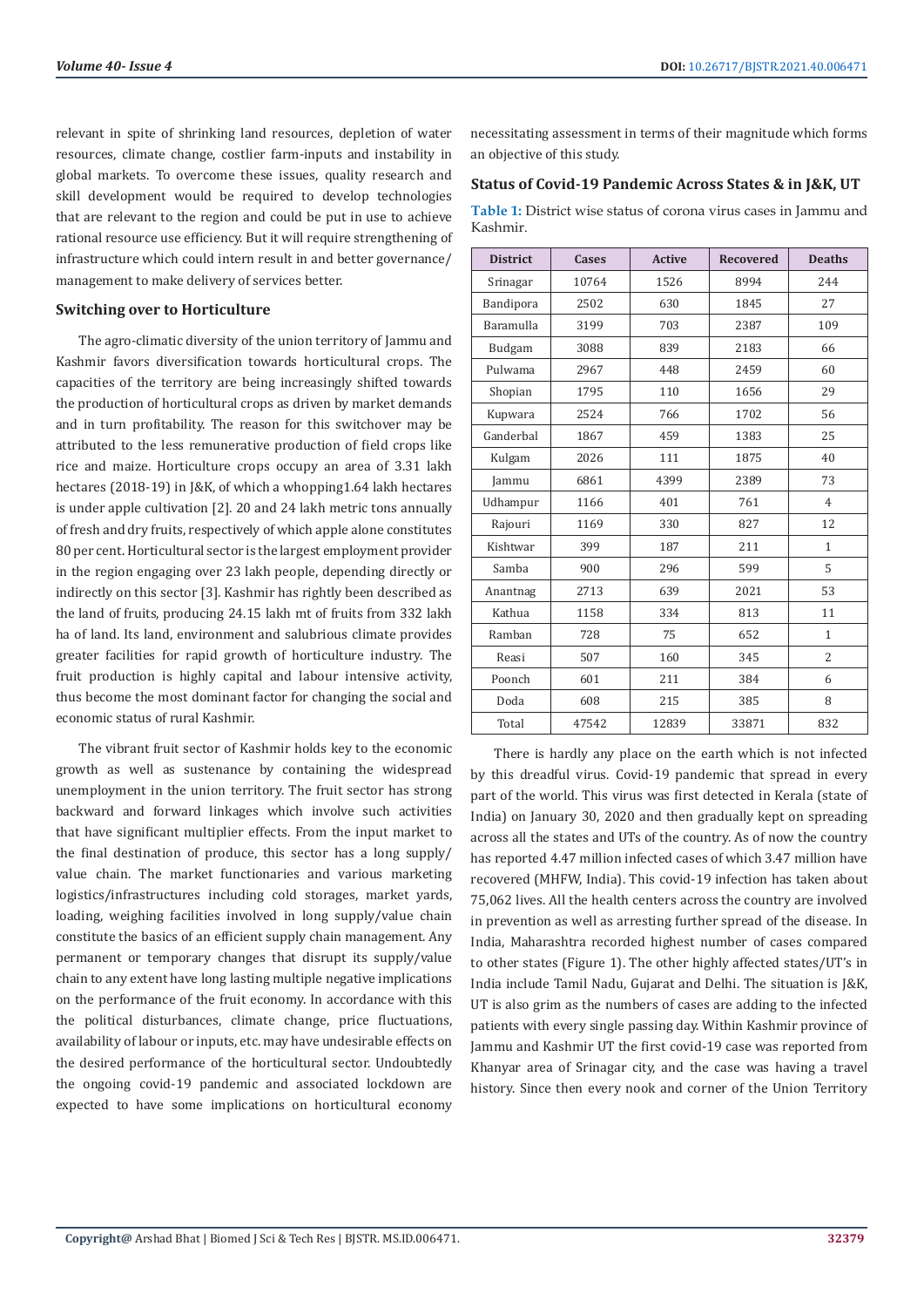was put on high alert with demarcation of district with Red, green and Orange zones. The capital of the UT, district Srinagar, witnessed highest number of infected persons (Table 1). A total of 671 people (614 in Kashmir and 57 in Jammu) have died of the virus in the Union Territory so far. The infection is spreading at an exponential rate and is yet to see its peak in the territory which calls for necessary measures to neutralize the effects of this pandemic.



**Figure 1:** State wise covid-19 confirmed cases and deaths recorded in India. Ministry of Health & Family Welfare, Govt. of India, 10 September, 2020

# **Restricting Corona Spread with Lockdown**

The novel coronavirus has wreaked havoc across the globe, killing and infecting millions and in turn affecting world economy. Since the virus is highly communicable, the only option to prevent or slow down its spread is to prohibit contacts and maintain social distancing. Therefore, like other economies, lockdown was taken as a measure to restrict its spread across India which has over 1.35 billion population. Lockdown is considered one of the harsh steps to combat the coronavirus pandemic as it is novel in nature and no vaccine is available till date despite a lot of ongoing research. Lockdown is the best available option for India considering it less

advanced and less equipped health sector. J&K UT also observed like rest of the country a strict lockdown with prohibitory orders and all the economic activities of the territory were stopped. During this period government took a number of measures like opening up of dedicated covid-19 test centers, provision of support to the poor sections and relief package to few economic activities. Although the lockdown has reduced contacts and spread of virus significantly but the closure of economy definitely has broken the network of its various activities which is expected to have short as well as long term implication on the livelihood of different sections of the population and wellbeing of the national economy.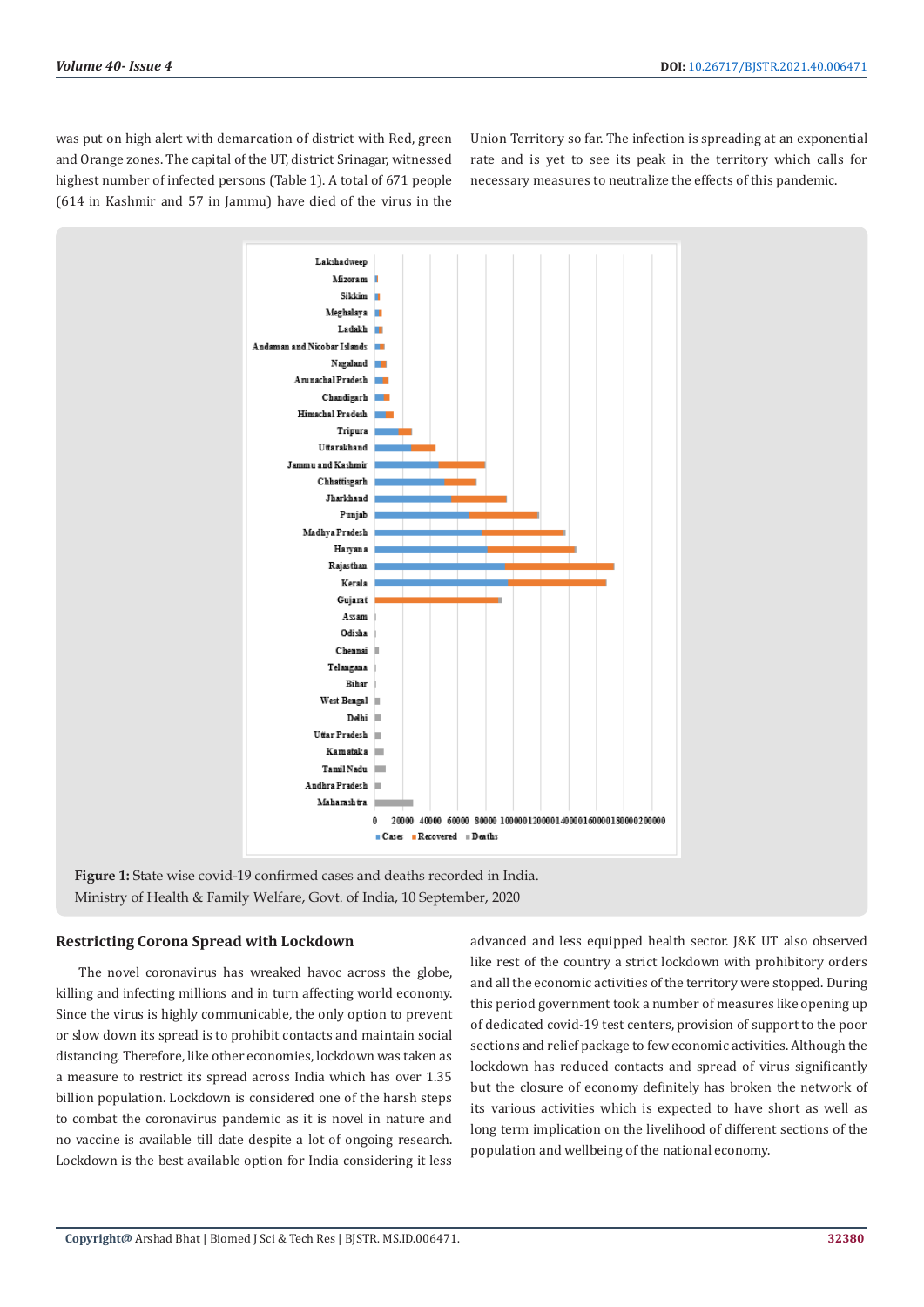# **Lockdown Features and Impact on Growth Indicators of Horticulture**

Lockdown in Kashmir valley of J&K was imposed to restrict the spread of covid-19. Barricades, barbed J-hock wires and even trunks of popular trees were used to block all the roads connecting cities, towns and villages. The restrictions imposed on internet, transport, and communication subsequent to the abrogation of Article 35A and 370 was further carried forward with strict prohibitions. The implication of the lockdown has impacted the already limping economic activities of the territory along with its relevant sectors. Of these, agricultural sector owing to its biological nature was expected to get drastically influenced by the lockdown, since the impact on this sector is complex and varies across diverse segments that form its value chain. Farming is gradually diversifying in favour of fruits especially apple which has strong linkages in pre-production and post-production. Apple cultivation is the main farming activity employing more than 23 lakh people in the valley and is the predominant activity of small and marginal growers. Apple production has long value chain between input markets and consumers of final products which necessarily has to be integrated. Through its value chain horticultural production and processing requires diverse inputs and services and any distortion in this chain would have drastic unfavorable impact on its productivity and growers net returns.

The restriction on transport, mobility, administration, financial sector, etc. under lockdown is an add-on hurdle inflicted on different segments of long value chain of horticultural sector of J&K. During the first phase of lockdown which coincided with leaflet and first fruit development stage of apple and the application of dose of nitrogen, potassium, phosphate, fungicides, acaricides, insecticides and sprays of other micro-nutrients which is highly crucial for plant health and prevention of infestation of pests got affected badly. Since the restrictions were imposed on all the activities, it has resulted in immobility of factors of production that delayed the application of inputs at stage specific for their execution. The complete shutdown of all Universities, Research institutions, KVK's led to the communication gaps between apple growers and the extension functionaries resulting in no or poor percolation of advisories to the growers. The technological disseminations activities like farm visits, training/workshops and exhibitions could not be organized by the Agricultural institutions. Moreover, scientists and Subject Matter Specialists (SMS's) were not able to attend experimental field that drastically affected field demonstration. The response to huge technological gaps owing to poor extension system was reported by 21.0 and 7.3 per cent of growers and SMSs, respectively. This duration has taken apple cultivation far from scientific package of practices in absence of the role of extension activities, financial institutions, etc. (refer Figure1 for details of implications).

The horticultural economy got severely hit when lockdown halted transportation that suspended the movement of the previous year's harvest kept in the CA stores. March and April is considered the peak season for the stored apple to be transported to the mandis outside the state, but due to transport restriction, the fruit is expected to rot in the stores and the growers may not be in a position to meet the production cost including CA store charges and has been also disrupting the supply chain (Raashid Hassan and Ishtiaq Wani, 2020). As per reports approximately 4 per cent of Kashmir's' apple produce of 23 lakh metric tons was in cold storage units. The growers had to pay an amount of Rs 30 per box per month as cold storage charge and the apple which is stored for seven months costed around Rs 215 for a 16 kilogram box which amounts to an additional Rs 100 crore cold storage charges for one lakh tons of apples. Within CA stores the quality of apple gets gradually deteriorated raising the concerns for its sale but despite this fact the growers still paid the charges. As per official records apple worth Rs 900 crores were still in the valleys' CA stores up to ending May, 2020 that imply, the loss of such a huge amount raised havoc among the farming community. The closing up of corporate or the functioning of private players has put manufacturing of fertilizers, pesticides, and packaging material to a complete halt and this problem intensified with the non-availability and immobility of raw material to these units.

The apple/vegetable growers faced lot of inconveniences in purchasing the chemicals and fertilizers due to closure of shops in the valley besides all the government offices and functionaries remained closed which inflicted indirect costs to growers in terms of non-availability of timely credit for performing capital intensive intercultural operations and purchase of inputs. In consideration to the severity of lockdown, a good proportion of worried growers were apprehensive of possible sale of their apple produce which apprehensions forced them to reduce the application of fungicides and other chemicals, further resulted in intense pest infestation. A proportion of growers preferred fungicides which are not prescribed in package of practices to save money to meet the expenses on basic necessities [4]. Since the vegetable and fruit cultivation is highly labour intensive, therefore, unavailability of laborer's contributed too negatively to the apple economy. Labour demand in Kashmir broadly depends on out-side state labour force. Political disturbances that arose due to scrapping of Article 370 had already forced migration of laborer to return to their native places which had created scarcity of skilled/unskilled laborer's in apple growing belt of the valley. The non-availability of laborer's due to COVID-19 further aggravated the problems in production of fruits particularly apple and vegetable. The standing vegetable crop could not be harvested skillfully on time and there was a delay in transplanting of vegetables nurseries, which reduced the returns from vegetables further by an amount of Rs 22000 per kanal (Table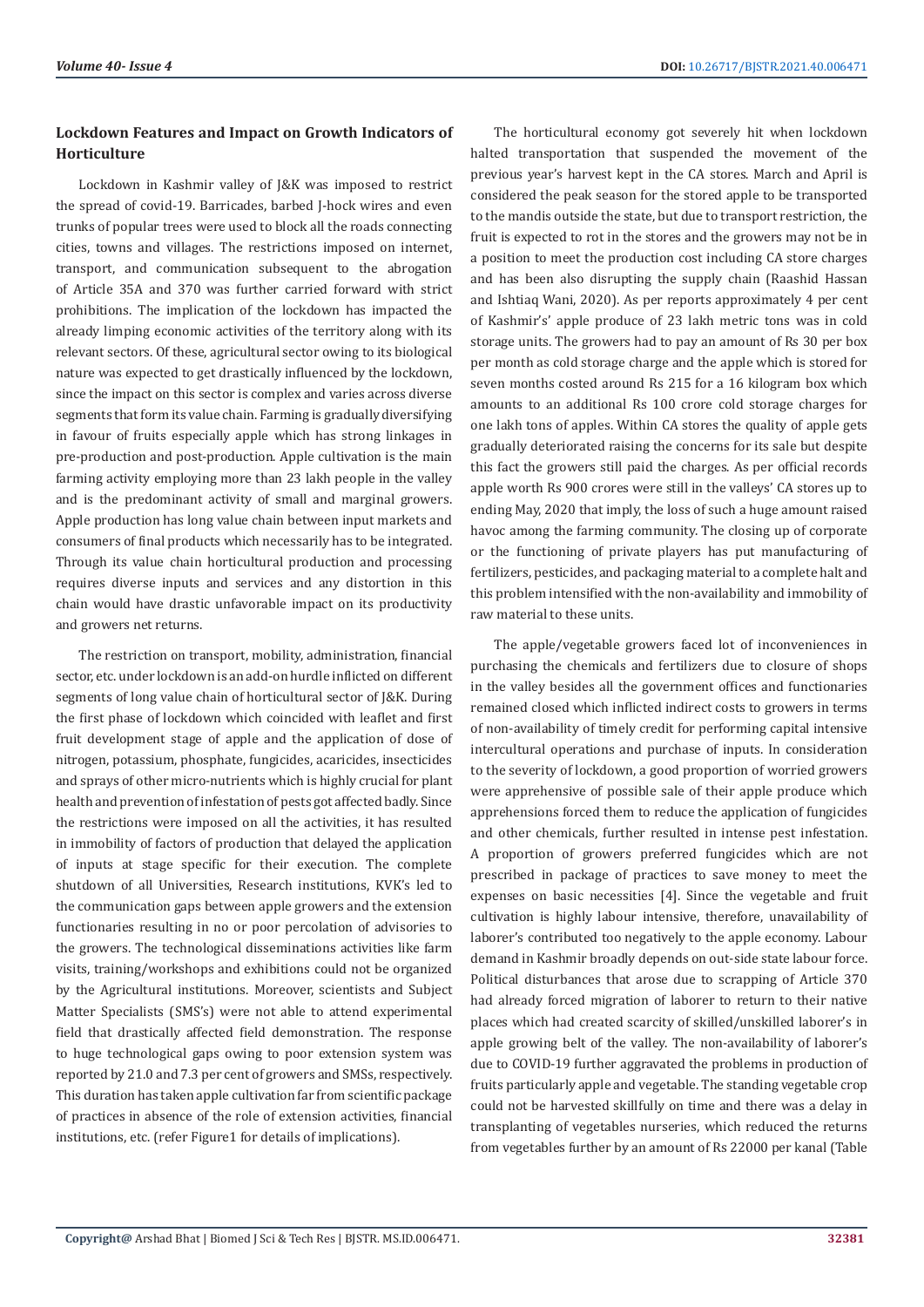2). Apiculturists rent out beehives to apple growers for pollination of their apple orchards. Since these apiculturists are migratory, they were yet to return to the valley when covid-19 lockdown was announced. The mis-managed pollination not only caused loss to the apiculturists but is expected to decrease the productivity of apple by 20-25 per cent.

**Table 2:** Lockdown features and possible implications on horticulture (%).

| <b>Restriction on</b>          | <b>Leads to</b>                                                                              | <b>Implications</b>                                                                                                                         | Growers (N=60) | SMSs $(N=30)$ |
|--------------------------------|----------------------------------------------------------------------------------------------|---------------------------------------------------------------------------------------------------------------------------------------------|----------------|---------------|
| Transport                      | Immobility of factors of<br>production like labour, inputs,<br>beehives, etc.                | Delayed intercultural operation, pest/disease<br>infestation, weed growth, etc.                                                             | 63.5           | 70.0          |
|                                |                                                                                              | Intercultural operation done by available unskilled<br>family labour                                                                        | 82.5           | 80.0          |
|                                |                                                                                              | Non-shipment of pesticides, fertilizers, etc.                                                                                               | 69.0           | 73.0          |
|                                |                                                                                              | Poor pollination due to restriction on movement on<br>bee hives from outside valley                                                         | 68.0           | 62.0          |
|                                |                                                                                              | Hampers movement previous years out of CA store<br>harvest                                                                                  | 79.0           | 85.0          |
|                                |                                                                                              | Delayed or no transplanting of vegetables                                                                                                   |                |               |
|                                |                                                                                              | Technological gaps and poor expected yield                                                                                                  | 86.0           | 75.0          |
| R&D institutions               | <b>Extension deficits</b>                                                                    | No display of technologies in seed/technology fairs                                                                                         | 81.5           | 68.0          |
|                                |                                                                                              | No outreach programme held                                                                                                                  | 86.0           | 55.0          |
| Financial<br>institutions      | Financial exclusion                                                                          | The resource poor small/marginal farmers were not<br>able to purchase available inputs and execute capital<br>intensive cultural operations | 72.0           | 73.0          |
| Trade and traders              | Non-availability of critical<br>inputs like fertilizers, pesticides,<br>micronutrients, etc. | Non application of critical inputs leads to pest/<br>disease infestation and poor plant health<br>management                                | 75.0           | 69.0          |
|                                |                                                                                              | Use of input when diverting from scientific<br>recommendation                                                                               | 77.0           | 82.0          |
|                                | No pre-harvest contractual<br>arrangement                                                    | Burden of input cost and abandoning standing crop                                                                                           | 77.0           | 84.0          |
| Enforcement<br>department      | Poor enforcement                                                                             | Availability and application of sub-standard/spurious<br>pesticides and fertilizers                                                         | 72.0           | 82.0          |
| Corporates/<br>private players | Mismanagement of CA stores                                                                   | Deterioration of warehoused produce and increase in<br>CA store costs                                                                       | 63.5           | 53.0          |
|                                |                                                                                              | Poor marketability of produce out from CA stores                                                                                            | 69.0           | 73.0          |
|                                | Shutdown of manufacturing units                                                              | No production of critical inputs and packaging<br>materials                                                                                 | 64.0           | 69.0          |
|                                |                                                                                              | No processing/value addition of produce                                                                                                     | 51.0           | 50.0          |

The poor execution of various economic activities relating to the value chain of apple and vegetables leads to an increase in the cost of cultivation. Farmers could not attend their fields in a crucial fruit development stage that resulted in pest/weed/disease infestation and an additional amount of Rs 450.0 were spent on this input. More demand in relationship with the supplies resulted in more wage rate of available labour. Agriculture land is being shifted to horticultural crops especially apple at alarming rate and nearly 2.5 lakh hectare apple area is in non-bearing stage. Farmers raise intercrops for home consumption thus increase their real income but owing to strict restriction there have been dis-economies

worth of Rs 24000.00 per hectare as no intercropping has been done within non-bearing orchards. During the second phase of Covid-19 lockdown, the transporting fare escalated from Rs 15,000 per truck to around Rs 35,000 and even then, only few trucks were available for transporting the apple to the other mandis. Though the restriction on mandis was relaxed to open the outlets but the out of CA store apple produce could not see the buyers and the produce spoiled in a bad way. Similarly an additional amount was spent by growers in different items to resolve the added problems due to lockdown (Table 3).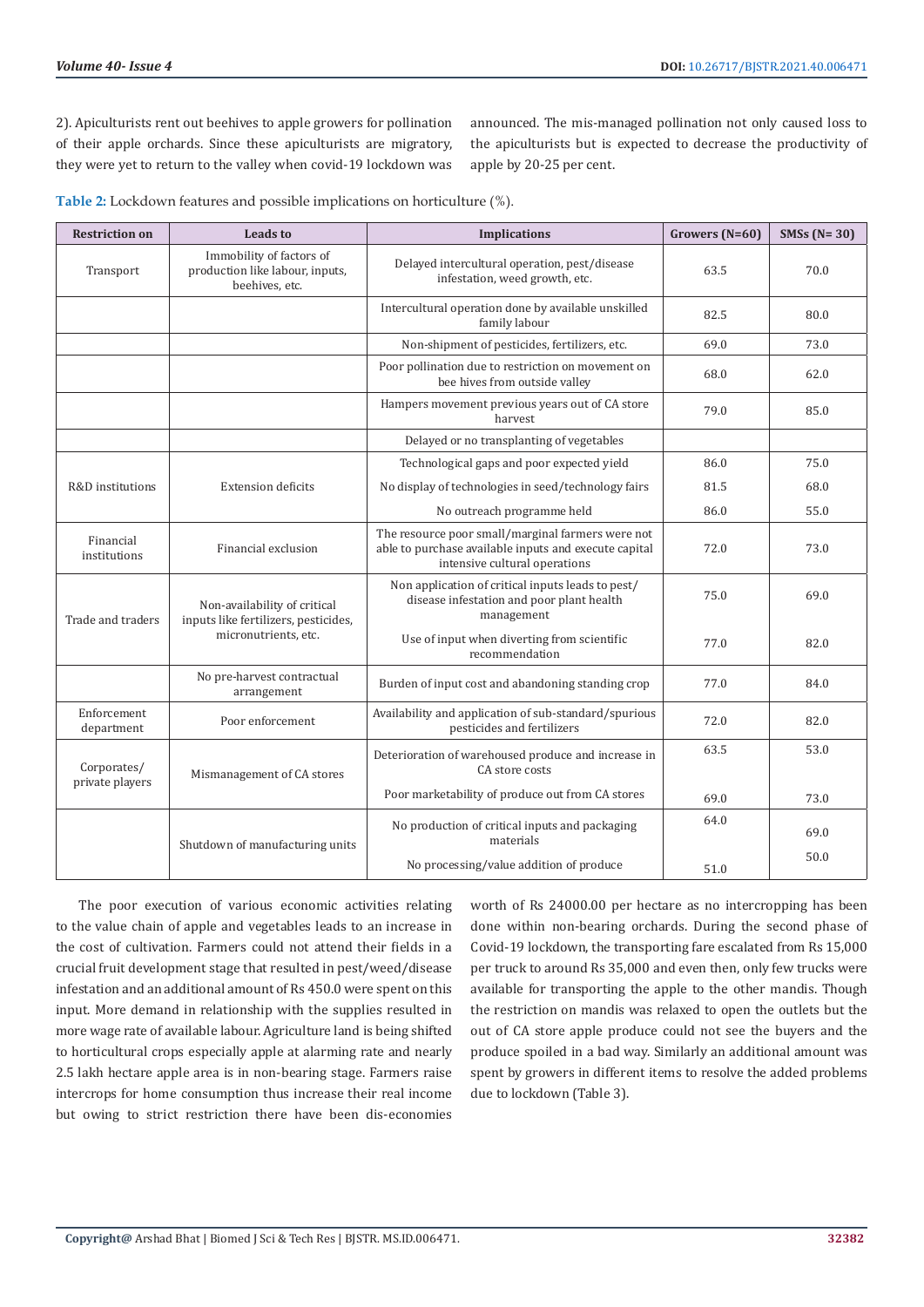| Item                                                                 | <b>Additional cost</b> | <b>Remarks</b>                                                                                                                                                       |  |
|----------------------------------------------------------------------|------------------------|----------------------------------------------------------------------------------------------------------------------------------------------------------------------|--|
| Pest/weed infestation                                                | 9.000.00               | To control weeds, pests that came up in unattended fields during lock down                                                                                           |  |
| Labour                                                               | 10.000.00              | More wages to attract available skilled / unskilled labourers<br>Labour charges to irrigate field at critical stage due to restrictions on the use of<br>water pumps |  |
| 14000.00<br>Nutrient management                                      |                        | To get fertilizers available with dealers in neighbourhood                                                                                                           |  |
| Other Intercultural operations<br>including earthing, manuring, etc. | 8000.00                | More wages to attract available skilled / unskilled labourers                                                                                                        |  |
| Transport/CA store costs                                             | 1,10,000.00            | Poor electricity facilities and increase in storage charges of produce harvested in<br>2019                                                                          |  |
| Loss of returns from non-bearing<br>24000.00<br>orchards             |                        | Due to absence of any intercropping at non-bearing apple orchards                                                                                                    |  |
| Losses in vegetable fields                                           | 22000.00               | Due to delayed transplanting or no transplanting<br>Wastage of produce due to less demand                                                                            |  |

Table 3: Additional costs due to lockdown (Rs/ha<sup>-1</sup>).

### **Relaxation in Lockdown have Aggravated Problems**

In the first phase of relaxation all the farm operation were permitted which made all the stakeholders like growers, traders, and custom hiring activities restarted. Growers came out to start spraying, fertilization and other intercultural operations but they face trouble in finding skilled labour services, quality critical inputs and other material. The abrupt increase in the demand in relationship with inelastic supplies in short period resulted in the rise in price of inputs. Although manufacturing sector was allowed to start their activities but they could not come up the spike in demands for pesticides and fertilizers for three main reasons viz. one that they could not use their unit to full capacity while observing social distancing and other relaxation guidelines, second a good chunk of laborer's were on way to or reached to their native place and third was the dearth of transport to ship the consignments. The pesticides, which may not be as per scientific recommendation, are purchased at higher prices and growers have to bear the additional costs on these items (Table 3).

repealing of article 35A and 370 of Indian constitution. Only a few laborer's available in the valley took ways back to their native places though a part of local laborer's returned to the valley. The non-local labors did not wish to come back to the valley, given the unpredictable corona related situation following the lockdown [5-8]. This resulted in the less or no availability of labour services bringing asymmetry in the execution of farm operations. As high as Rs 9000 ha additional amount was spent on labour wages contributing to heavily for horticulture industry especially apple (Table 4). The associated implication of lockdown resulted in the limited production of packaging material for fruits like cherry. Although the cherries were harvested with available family laborer's but the poor transportation facilities and irregular marketing activities in wholesale markets within and outside the valley resulted in the wastage of produce and sale of some surpluses at lower rates in domestic markets. The rising demands for inputs and labors and deficit supplies led to the overall rise in the prices of factors of production. After lockdown, the economy is expected to take time to balance the markets, however, the institutions has to play an important role with safety cover and financial support.

The Covid-19 further aggravated the mayhem created after

| Table 4: Additional costs on intercultural operations in apple in relaxing lockdown (Rs/ha <sup>-1</sup> ). |  |
|-------------------------------------------------------------------------------------------------------------|--|
|-------------------------------------------------------------------------------------------------------------|--|

| Item                            | <b>Additional cost</b> | <b>Remarks</b>                                                                                                                                                        |  |
|---------------------------------|------------------------|-----------------------------------------------------------------------------------------------------------------------------------------------------------------------|--|
| Pesticides/herbicides, etc.     | 22,500.00              | Immediate rise in demand of inputs for fruit and vegetables led to the                                                                                                |  |
| Fertilizers and other nutrients | 9000.00                | increase in costs                                                                                                                                                     |  |
| Labour                          | 13000.00               | More wages to attract available skilled/unskilled labourers for<br>performing intercultural operations including earthing, manuring,<br>thinning, transplanting, etc. |  |

# **Climate and Covid-19**

Scholars across the globe were of the opinion that the severity of corona virus infestation may reduce gradually with each degree rise in temperature and this notion says that the territory would have

a virtual exit from pandemic in summers. The temperature (max., min., and average) experienced a gradual rise as the territory has been through spring towards summer season with an ideal normal behaviour with occasional rains with maximum spike of only 55mm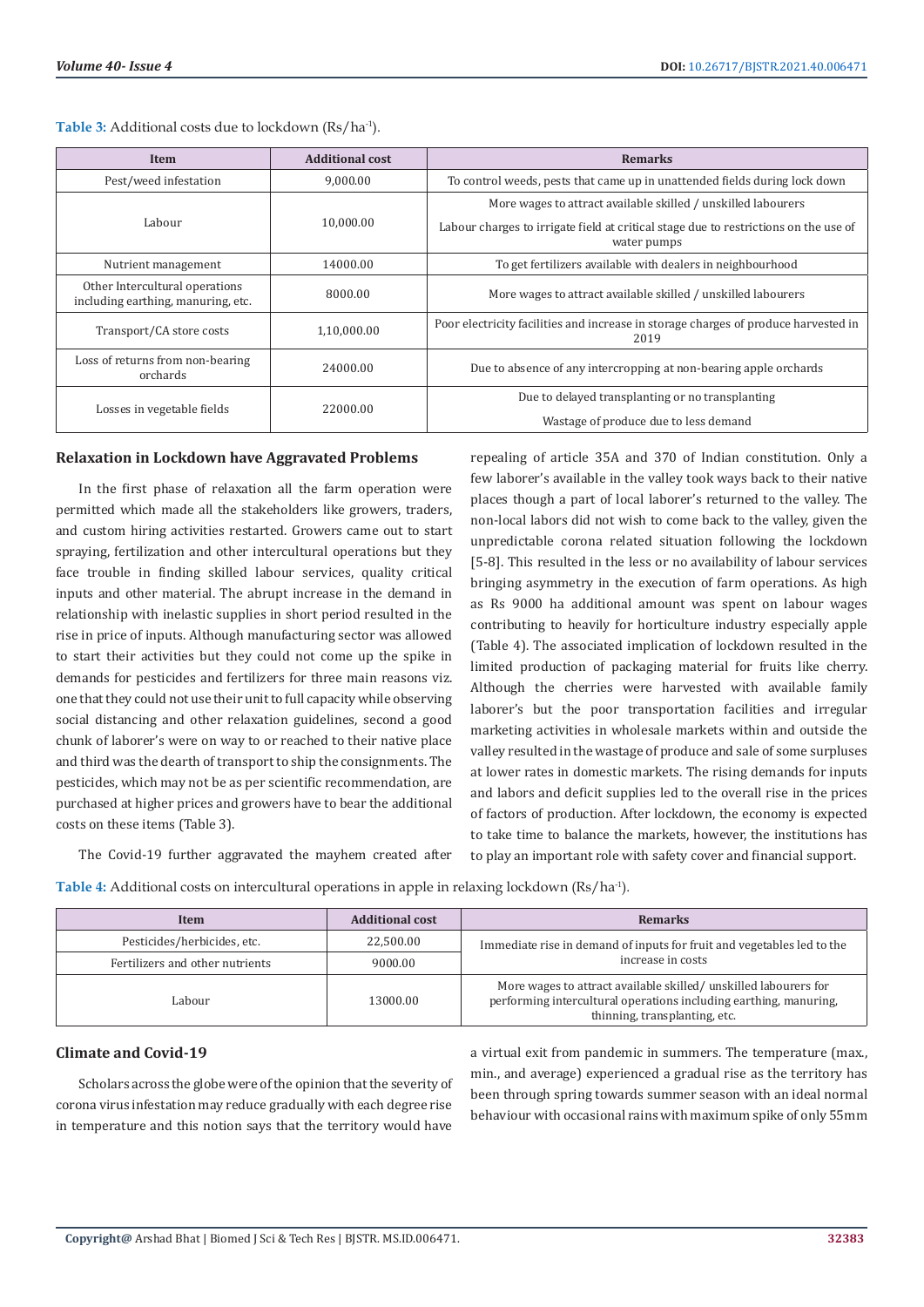in the beginning of May (Figure 2). The covid-19 pandemic finds no end rather the positive cases kept on rising consistently with steeper upward slope in recent days (Figure 3) thereby explaining the regressive increase in corona virus affected cases wherein community has got involved. The evolving scenario of covid-19 pandemic exhibits positive correlation with temperature as both progresses towards same direction (Table 5). There appears no significant association of corona virus infection with rainfall. Given

these findings we can foresee only uncertain behaviour of covid-19 pandemic which directs towards building up health care facilities in the region. It would apparently cost fairly a good amount to adhere medical guidelines to be followed in horticultural farms. Institutional role with a kind of safety cover could inevitably find its place in avoiding further deviations from scientific management of orchards and vegetable farms.



**Figure 2:** Behaviour of covid-19 cases between 22/03/20 and 14/7/20



**Figure 3:** Behaviour of climate variables between 22/03/20 and 14/7/20.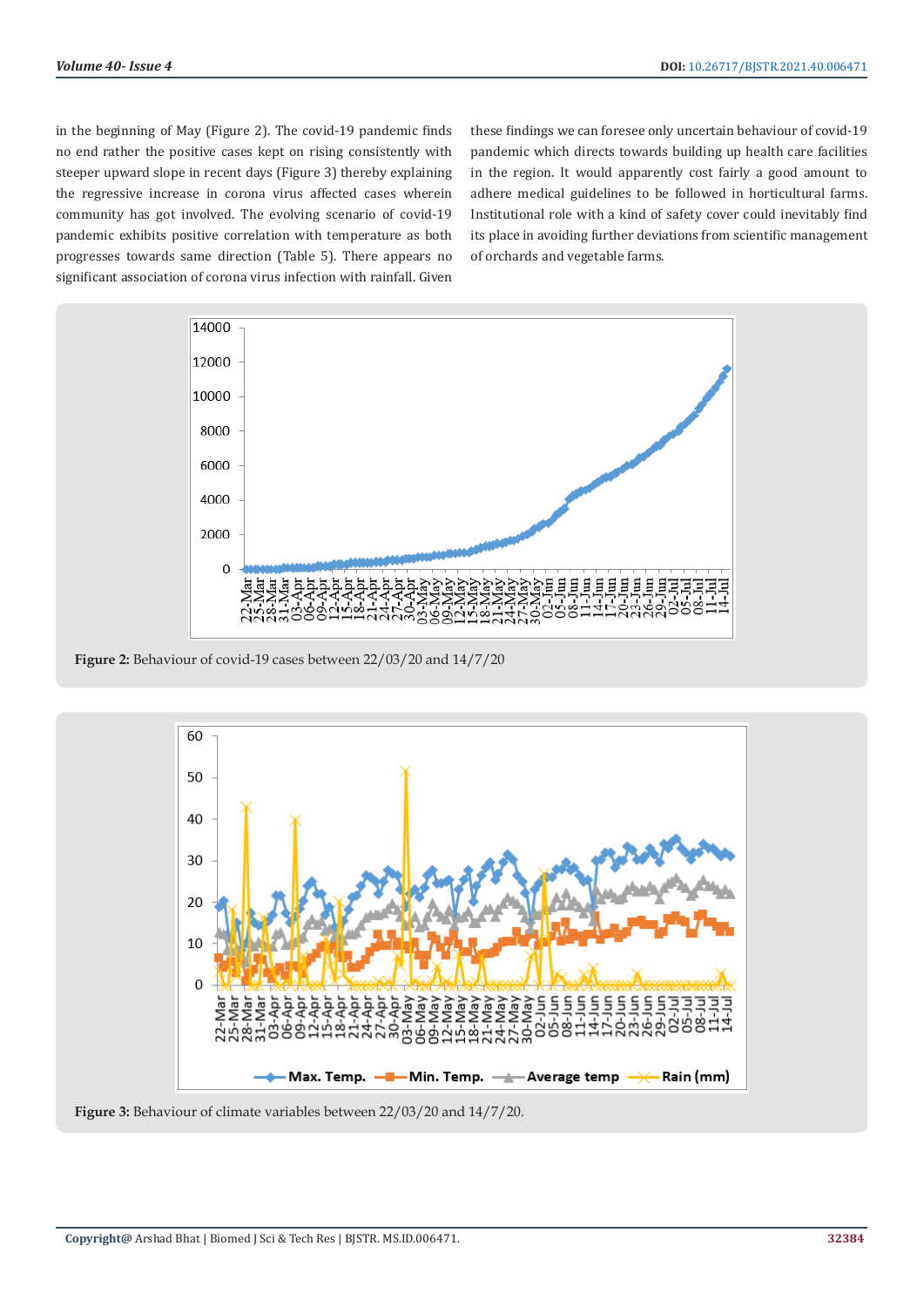| <b>Climate</b> | <b>Persons Enlisted</b><br>for Observation | Persons kept<br>under Home<br><b>Quarantine</b> | <b>Persons Kept</b><br><b>Under Hospital</b><br><b>Isolation</b> | Persons kept<br>under Hospital<br><b>Quarantine</b> | Cases - ve | $\csc +ve$ |
|----------------|--------------------------------------------|-------------------------------------------------|------------------------------------------------------------------|-----------------------------------------------------|------------|------------|
| Max temp       | 0.818                                      | 0.737                                           | 0.724                                                            | $-0.583$                                            | 0.778      | 0.749      |
| Min temp       | 0.864                                      | 0.768                                           | 0.784                                                            | $-0.715$                                            | 0.824      | 0.794      |
| Avg temp       | 0.890                                      | 0.799                                           | 0.806                                                            | $-0.675$                                            | 0.848      | 0.816      |
| Rainfall       | $-0.248$                                   | $-0.231$                                        | $-0.196$                                                         | 0.171                                               | $-0.233$   | $-0.224$   |

**Table 5:** Climate in correlation with corona virus infections.

# **Lasting Impacts of Covid-19 Pandemic on Horticulture in Kashmir**

The covid-19 related lockdown has affected all the farm activities like the entire economy. There as a huge delay in the execution of intercultural operations and application of input. The inputs available within the approach of growers, could be substandard but were purchased at much higher costs and applied on apple crop. The delayed pest management due to unavailability of quality pesticides encouraged pest/disease/weed infestation

which not only increased the cost of their management but also expected to reduce the productivity of apple/vegetables and deteriorate the quality of produce. During relaxation the orchards are suffering from scab, sanjose scale and other pests, which may be much worse in the coming months. Estimated 40-50 per cent of the apple orchards and 25-35 per cent of vegetable fields are suffering from pest/diseases of various kinds. The delayed management of orchards and poor pollination is expected to reduce the yield level to a great extent (Table 6). These manifestations of impact are considered to last for a longer time period.

**Table 6:** Expected decline in productivity (kg/ha-1).

|                                                     |       | <b>Quantity (Qtls.)</b> |                                           |  |
|-----------------------------------------------------|-------|-------------------------|-------------------------------------------|--|
| Due to                                              | Apple | <b>Vegetables</b>       | <b>Remarks</b>                            |  |
| Delayed nutrient management                         | 10.00 | 4.00                    | Untimely application of fertilizers       |  |
| Quality impairment due to pest infestation          | 3.00  | 2.00                    | Missing the essential sprays              |  |
| Application of substandard/spurious critical inputs | 24.00 | 12.00                   | Use of inputs not recommended by SKUAST-K |  |
| Delayed intercultural operations                    | 2.00  | 0.9                     | Non-availability of labourer              |  |
| Poor pollination                                    | 1.00  | 1.00                    | Non-mobility of bee hives                 |  |

The supply chain of apple and vegetables starts from the purchase of inputs and their application on crops. The nonavailability of transportation made growers to act as a part of closed economy wherein the inputs whatsoever available with whosoever traders were applied on the crops resulted in the complete distortion of supply chain. The produce of other fruits like cherries at farm of apple orchardist were due to be harvested by ending May. However, due to non-availability of skilled laborer's the cherries were harvested by the family laborer's but the surplus fruit could not be sold outside the state incurring a huge loss to the producers accompanied by less net price received. This scenario obviously shall have a long-term self-perpetuating negative implications on farm economy in general and horticultural economy in particular. Growers were not able to sell off their vegetable produce during the first phase of lockdown and could not earn from subsidiary occupations like shop-keeping, handicraft, driving services, etc. that reduced their purchasing power drastically.

Poor role of financial institutions coupled with poor resource

position of grower are expected to reduce their spending on critical inputs in future and may further reduce productivity on account of increasing technological gaps and unscientific cultivation of apple. Moreover, the small holders with limited resources in consideration of unforeseen corona situations were seen to spend lesser amount on family consumption of food and nutrients (Table 7) which may inflict undesirable influence on the health status. The uncertainties about the persistence of Corona Virus related disease is expected to have negative impact on the sale proceeds of apple in domestic as well as international markets. The demand of apple by traders, processors and export houses is likely to reduce further in consideration of poor business returns in the current season. Moreover, our importing partners would possibly prefer to consume their domestic produce. The slackening of working capital and poor employment of laborer's may lead to less derived demands and in turn would make the multiplier to operate in a reverse order. Unless this situation is taken seriously, it is rather impossible to put apple economy back on the trajectory of steady growth.